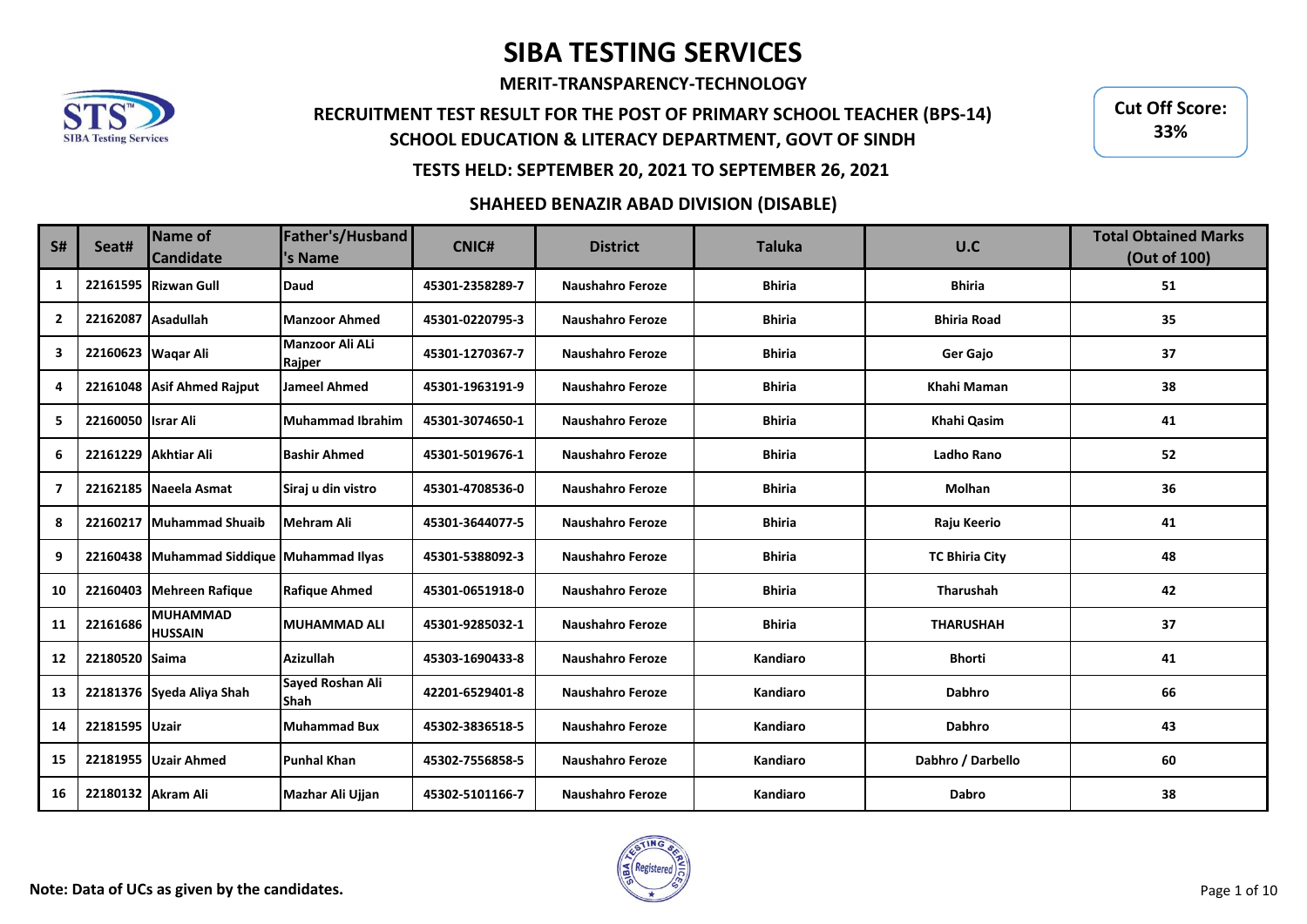**MERIT-TRANSPARENCY-TECHNOLOGY**

# **RECRUITMENT TEST RESULT FOR THE POST OF PRIMARY SCHOOL TEACHER (BPS-14) SCHOOL EDUCATION & LITERACY DEPARTMENT, GOVT OF SINDH**

**Cut Off Score: 33%**

## **TESTS HELD: SEPTEMBER 20, 2021 TO SEPTEMBER 26, 2021**

### **SHAHEED BENAZIR ABAD DIVISION (DISABLE)**

| <b>S#</b> | Seat#              | Name of<br><b>Candidate</b>     | Father's/Husband<br>'s Name          | <b>CNIC#</b>    | <b>District</b>         | <b>Taluka</b> | U.C                          | <b>Total Obtained Marks</b><br>(Out of 100) |
|-----------|--------------------|---------------------------------|--------------------------------------|-----------------|-------------------------|---------------|------------------------------|---------------------------------------------|
| 17        |                    | 22183090 Muhammmad Amin         | <b>Ghullam Ali Sahito</b>            | 45302-2000302-3 | <b>Naushahro Feroze</b> | Kandiaro      | <b>Detha</b>                 | 50                                          |
| 18        |                    | 22181284 Maria Hassan           | Muhammad Hassan                      | 45302-5923342-8 | <b>Naushahro Feroze</b> | Kandiaro      | Ghanghra                     | 45                                          |
| 19        | 22181403           | <b>Abdul Saleem</b><br>Ghanghro | Arbab Ali Ghanghro                   | 45302-5114774-9 | <b>Naushahro Feroze</b> | Kandiaro      | Ghanghra                     | 44                                          |
| 20        |                    | 22182286 Ali Raza Shah          | <b>Bux Ali shah</b>                  | 45305-0376099-5 | <b>Naushahro Feroze</b> | Kandiaro      | <b>Jam Noorullah</b>         | 54                                          |
| 21        |                    | 22181824 Mehtab Ali             | <b>Barkat Ali</b>                    | 45302-4404782-5 | <b>Naushahro Feroze</b> | Kandiaro      | <b>KANDHAR</b>               | 77                                          |
| 22        | 22182659 Wajid Ali |                                 | Rajib Ali                            | 45302-4198081-1 | <b>Naushahro Feroze</b> | Kandiaro      | kandiaro                     | 61                                          |
| 23        |                    | 22181485 WASEEM ABBAS           | <b>HAZOOR BUX</b><br><b>PEERZADO</b> | 45302-2693110-1 | <b>Naushahro Feroze</b> | Kandiaro      | <b>KANDIARO</b>              | 51                                          |
| 24        |                    | 22180714 Abdul Rehman           | Azeem khan                           | 45302-4970165-5 | <b>Naushahro Feroze</b> | Kandiaro      | khanwahan                    | 42                                          |
| 25        |                    | 22180301 Shafi Muhammad         | <b>Abdul Hakeem</b>                  | 45302-5310289-1 | <b>Naushahro Feroze</b> | Kandiaro      | <b>SHAIKHANI</b>             | 44                                          |
| 26        |                    | 22180133 Arshad Ali             | Roshan Ali Kalhoro                   | 45302-4957927-9 | <b>Naushahro Feroze</b> | Kandiaro      | <b>Soomar Channar</b>        | 39                                          |
| 27        |                    | 22181948 NOOR DIN               | <b>ANWAR U Ddin</b>                  | 45302-2817806-9 | <b>Naushahro Feroze</b> | Kandiaro      | <b>SOOMAR CHANNAR</b>        | 36                                          |
| 28        |                    | 22180038 Tanveer Ali            | Nizakat Ali                          | 45302-6973673-9 | <b>Naushahro Feroze</b> | Kandiaro      | <b>UC DABHRO</b>             | 35                                          |
| 29        | 22200697 Babar Ali |                                 | <b>Ghulam Akbar</b><br>khokhar       | 45302-7905119-1 | <b>Naushahro Feroze</b> | Mehrabpur     | Dehat                        | 36                                          |
| 30        |                    | 22201145 Abdul waqar            | Abdul jabbar                         | 45305-0358175-7 | <b>Naushahro Feroze</b> | Mehrabpur     | Halani                       | 35                                          |
| 31        |                    | 22200375 Naeem Ahmed Samo       | Muhammad Ibrahim                     | 45305-0345403-5 | <b>Naushahro Feroze</b> | Mehrabpur     | Hote Khan jalbani            | 44                                          |
| 32        |                    | 22200707 MAHTAB AHMED           | <b>ABDUL LATIF</b>                   | 45302-8956152-3 | <b>Naushahro Feroze</b> | Mehrabpur     | <b>KOTRI MUHAMMAD KABEER</b> | 50                                          |

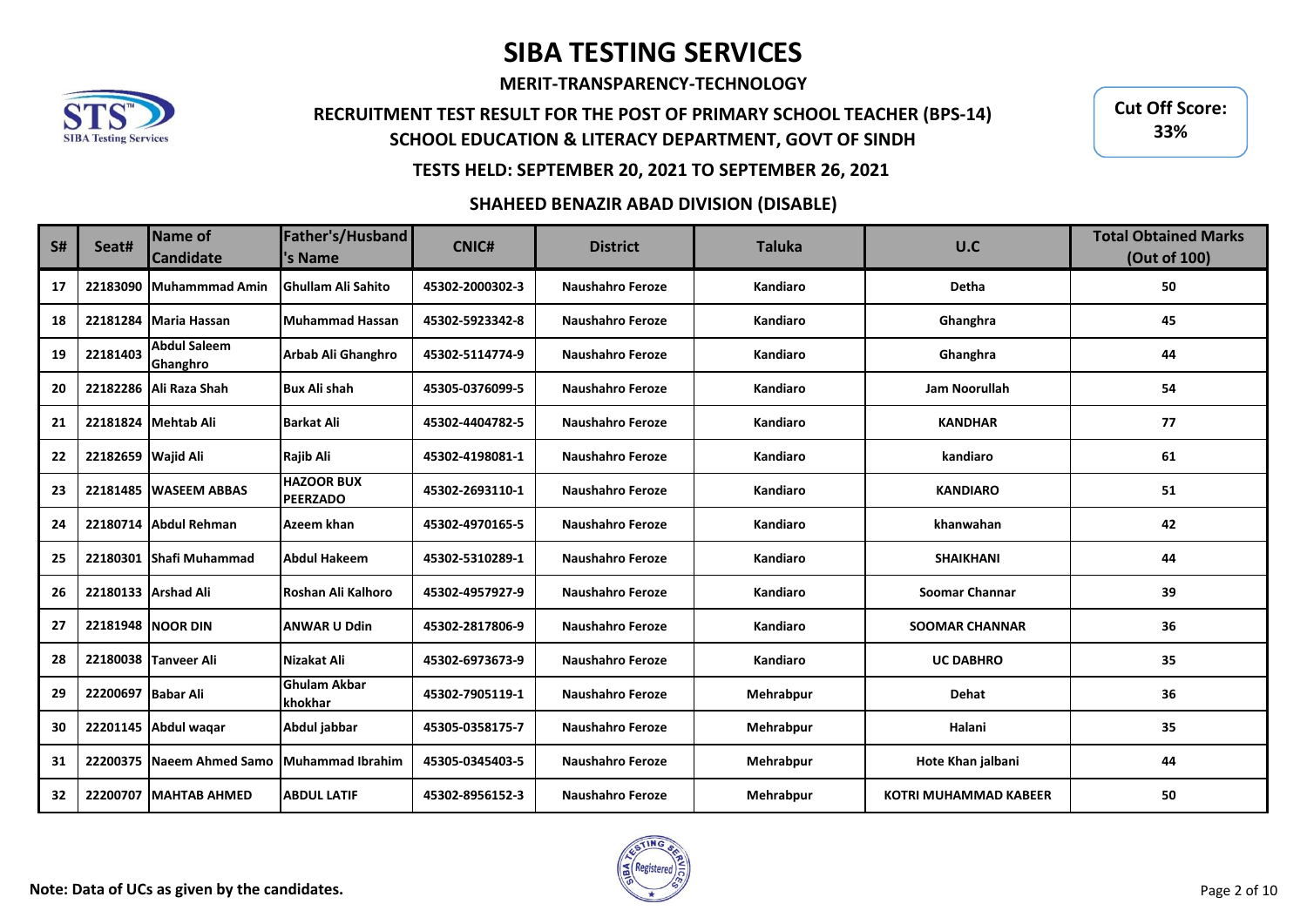**MERIT-TRANSPARENCY-TECHNOLOGY**

# **RECRUITMENT TEST RESULT FOR THE POST OF PRIMARY SCHOOL TEACHER (BPS-14) SCHOOL EDUCATION & LITERACY DEPARTMENT, GOVT OF SINDH**

**Cut Off Score: 33%**

### **TESTS HELD: SEPTEMBER 20, 2021 TO SEPTEMBER 26, 2021**

### **SHAHEED BENAZIR ABAD DIVISION (DISABLE)**

| S# | Seat#               | Name of<br><b>Candidate</b>          | Father's/Husband<br>'s Name        | <b>CNIC#</b>    | <b>District</b>         | <b>Taluka</b> | U.C                      | <b>Total Obtained Marks</b><br>(Out of 100) |
|----|---------------------|--------------------------------------|------------------------------------|-----------------|-------------------------|---------------|--------------------------|---------------------------------------------|
| 33 |                     | 22201329 Sohail Raza Shah            | <b>HussainShah</b>                 | 45305-0369767-1 | <b>Naushahro Feroze</b> | Mehrabpur     | Kotri Muhammad Kabir     | 34                                          |
| 34 |                     | 22200082 Abdul Salam Wighio          | <b>Lal Bux Wighio</b>              | 45301-0681099-1 | <b>Naushahro Feroze</b> | Mehrabpur     | Lakha Road               | 43                                          |
| 35 |                     | 22200079 Ishfaque Ali                | Faiz Mohammad                      | 45305-0349349-1 | <b>Naushahro Feroze</b> | Mehrabpur     | Lakha road               | 37                                          |
| 36 |                     | 22201113 Muhammad Siddique Anwar Ali |                                    | 45302-7490017-1 | <b>Naushahro Feroze</b> | Mehrabpur     | Lakha Road               | 33                                          |
| 37 |                     | 22200076 Waqar Ahmed                 | Moula Bux                          | 45302-6362858-3 | <b>Naushahro Feroze</b> | Mehrabpur     | Mehrabpur                | 38                                          |
| 38 |                     | 22200614 Muhammad Imran              | <b>Basheer Ahmed</b>               | 45302-7912663-3 | <b>Naushahro Feroze</b> | Mehrabpur     | <b>UC 2 Mehrabpur</b>    | 35                                          |
| 39 |                     | 22200839 AMBAR SHAFIQUE              | Muhammad Shafique<br><b>Arain</b>  | 45302-1630365-8 | <b>Naushahro Feroze</b> | Mehrabpur     | <b>UC-I Mehrabpur</b>    | 38                                          |
| 40 |                     | 22172115 Zahid Hussain               | Mohammad sultan                    | 45303-5517863-5 | <b>Naushahro Feroze</b> | Moro          | $(UC)$ 3                 | 37                                          |
| 41 |                     | 22172157 Shaista Zeeshan             | Zeeshan Pasha                      | 45303-8371102-6 | <b>Naushahro Feroze</b> | Moro          | 1                        | 34                                          |
| 42 |                     | 22170584 Ghullam Rasool              | Muhammad Usman                     | 45303-1412192-7 | <b>Naushahro Feroze</b> | Moro          | Deparja                  | 61                                          |
| 43 |                     | 22171391 Khalid Hussain Dahri        | Muhammad Ismail                    | 45303-4745723-5 | <b>Naushahro Feroze</b> | Moro          | khalso                   | 51                                          |
| 44 |                     | 22172268 Abdul Rasheed               | <b>Nazeer Ahmed</b>                | 45303-8422834-5 | <b>Naushahro Feroze</b> | Moro          | Late Nangar Khan Chandio | 33                                          |
| 45 | 22172950            | Muhammad Faroog<br><b>Raza</b>       | <b>Habibullah</b>                  | 45303-5296390-5 | <b>Naushahro Feroze</b> | Moro          | <b>MC Moro</b>           | 43                                          |
| 46 | 22170674 Salma      |                                      | <b>Ghullam Murtaza</b>             | 45303-5629971-0 | <b>Naushahro Feroze</b> | Moro          | Moro                     | 44                                          |
| 47 | 22170498 Hira       |                                      | <b>Mushtaque Hussain</b><br>Jokhio | 45303-4772114-8 | <b>Naushahro Feroze</b> | Moro          | Moro                     | 42                                          |
| 48 | 22170431 Hafizullah |                                      | <b>Sadoro</b>                      | 45303-2800875-1 | <b>Naushahro Feroze</b> | Moro          | <b>Moro Twon</b>         | 47                                          |

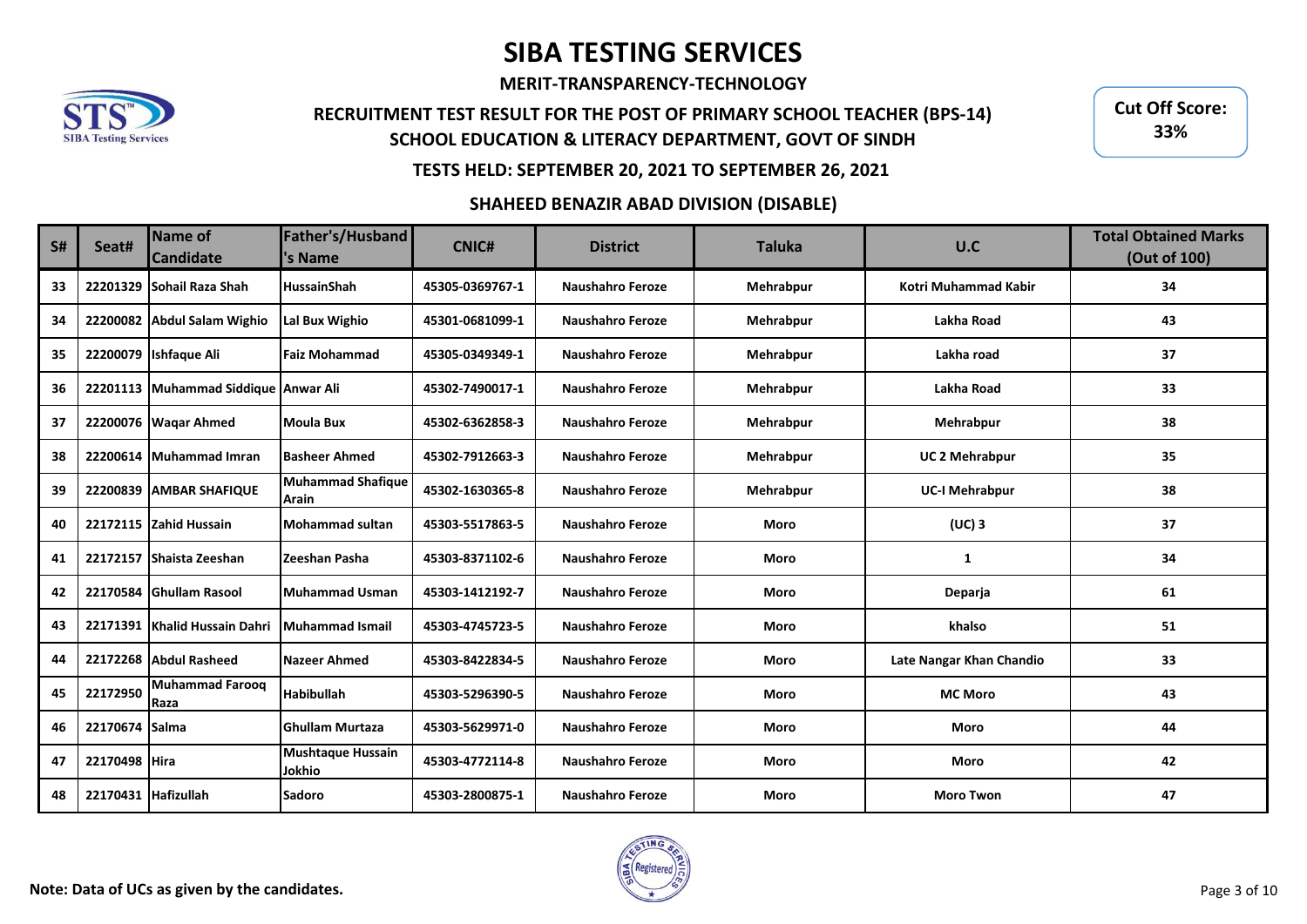**MERIT-TRANSPARENCY-TECHNOLOGY**

# **RECRUITMENT TEST RESULT FOR THE POST OF PRIMARY SCHOOL TEACHER (BPS-14) SCHOOL EDUCATION & LITERACY DEPARTMENT, GOVT OF SINDH**

**Cut Off Score: 33%**

## **TESTS HELD: SEPTEMBER 20, 2021 TO SEPTEMBER 26, 2021**

#### **SHAHEED BENAZIR ABAD DIVISION (DISABLE)**

| <b>S#</b> | Seat#               | Name of<br><b>Candidate</b>               | Father's/Husband<br>'s Name            | CNIC#           | <b>District</b>         | <b>Taluka</b>           | U.C                             | <b>Total Obtained Marks</b><br>(Out of 100) |
|-----------|---------------------|-------------------------------------------|----------------------------------------|-----------------|-------------------------|-------------------------|---------------------------------|---------------------------------------------|
| 49        | 22172411 ShAhZeB    |                                           | <b>Muhammad Anwar</b>                  | 45303-3476576-9 | <b>Naushahro Feroze</b> | Moro                    | moro uc town committee          | 35                                          |
| 50        | 22170363 Farzana    |                                           | Dalail Khan Sabki                      | 45303-5141290-0 | Naushahro Feroze        | Moro                    | <b>Municipal Committee Moro</b> | 39                                          |
| 51        |                     | 22172837 Naveed hussain                   | <b>Gul Hassan</b>                      | 45303-3045400-3 | <b>Naushahro Feroze</b> | Moro                    | New jatoi                       | 49                                          |
| 52        | 22172071 Allahdad   |                                           | <b>Muhammad Yaqoob</b>                 | 45303-0789913-9 | Naushahro Feroze        | Moro                    | <b>UC Daris</b>                 | 39                                          |
| 53        | 22172248 ALEENA     |                                           | <b>ABDUL LATIF</b>                     | 45303-6859062-4 | <b>Naushahro Feroze</b> | Moro                    | UC III                          | 35                                          |
| 54        |                     | 22192556 Zohaib Ali Soomro                | <b>Muhammad Salih</b><br>Soomro        | 45304-0711177-1 | <b>Naushahro Feroze</b> | <b>Naushahro Feroze</b> | Abran                           | 40                                          |
| 55        |                     | 22191692 Athar Hussein                    | Inavat Ali                             | 45301-7881494-7 | <b>Naushahro Feroze</b> | <b>Naushahro Feroze</b> | <b>Belawah</b>                  | 35                                          |
| 56        |                     | 22192201 Shakeel Ahmed                    | <b>Ghullam Ali</b><br><b>Manganhar</b> | 45304-2732706-5 | Naushahro Feroze        | <b>Naushahro Feroze</b> | Cheeho                          | 55                                          |
| 57        |                     | 22192361 SANAULLAH                        | <b>GHULAM MUSTAFA</b>                  | 45304-1554491-1 | <b>Naushahro Feroze</b> | Naushahro Feroze        | <b>CHEEHO</b>                   | 41                                          |
| 58        | 22191447 IIrfan Ali |                                           | <b>Abdul Latif</b>                     | 45304-1748699-7 | <b>Naushahro Feroze</b> | <b>Naushahro Feroze</b> | Dangeja                         | 43                                          |
| 59        |                     | 22191620 sohail saleem                    | muhammad saleem                        | 45304-5321982-3 | <b>Naushahro Feroze</b> | Naushahro Feroze        | darya khan mari                 | 40                                          |
| 60        |                     | 22190175 Lutuf Ali Dahri                  | Raheem Dino Dahri                      | 42201-2009620-3 | Naushahro Feroze        | <b>Naushahro Feroze</b> | Masarji Wah                     | 34                                          |
| 61        |                     | 22191659 Mehboob Ali                      | <b>Meer Hussan</b>                     | 45304-6874977-9 | <b>Naushahro Feroze</b> | <b>Naushahro Feroze</b> | <b>Padidan Station</b>          | 35                                          |
| 62        |                     | 22191331 Muhammad Zeeshan Muhammad Ramzan |                                        | 45304-1030618-3 | <b>Naushahro Feroze</b> | <b>Naushahro Feroze</b> | <b>Padidan Town</b>             | 33                                          |
| 63        |                     | 22191221 Irfan Ali Solangi                | <b>Mushtaque Ali</b>                   | 45304-4097575-5 | Naushahro Feroze        | Naushahro Feroze        | <b>Thatt</b>                    | 45                                          |
| 64        |                     | 22191626 Amir Ali Perhiyar                | Rano Khan                              | 45304-1208661-1 | <b>Naushahro Feroze</b> | <b>Naushahro Feroze</b> | Veesar                          | 75                                          |

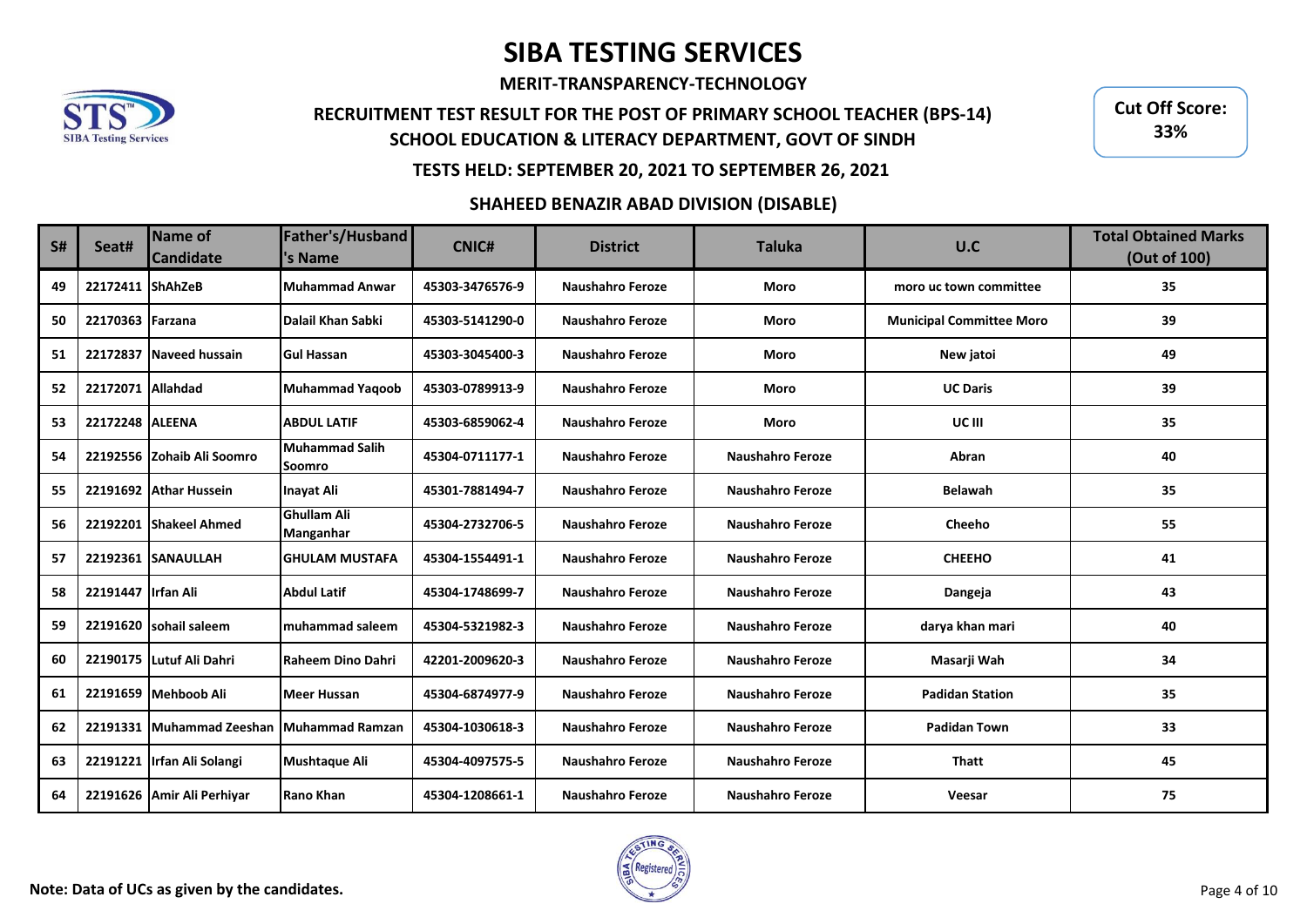**MERIT-TRANSPARENCY-TECHNOLOGY**

## **RECRUITMENT TEST RESULT FOR THE POST OF PRIMARY SCHOOL TEACHER (BPS-14) SCHOOL EDUCATION & LITERACY DEPARTMENT, GOVT OF SINDH**

**Cut Off Score: 33%**

### **TESTS HELD: SEPTEMBER 20, 2021 TO SEPTEMBER 26, 2021**

### **SHAHEED BENAZIR ABAD DIVISION (DISABLE)**

| S# | Seat#               | <b>Name of</b><br><b>Candidate</b> | Father's/Husband<br>'s Name                 | <b>CNIC#</b>    | <b>District</b> | <b>Taluka</b> | U.C                     | <b>Total Obtained Marks</b><br>(Out of 100) |
|----|---------------------|------------------------------------|---------------------------------------------|-----------------|-----------------|---------------|-------------------------|---------------------------------------------|
| 65 |                     | 22230165 Rajesh Kumar              | Leela Ram                                   | 44201-7946604-3 | Sanghar         | Jam Nawaz Ali | <b>Berani Town</b>      | 41                                          |
| 66 | 22230197 Zahid Ali  |                                    | <b>Abdul Jalil</b>                          | 44201-0903472-9 | Sanghar         | Jam Nawaz Ali | <b>TC Berani</b>        | 33                                          |
| 67 |                     | 22251219 ABDUL RAZZAQUE            | <b>MUHAMMAD</b><br><b>JUMAN</b>             | 44202-8374759-3 | Sanghar         | <b>Khipro</b> | <b>BHIT BHAITI</b>      | 44                                          |
| 68 |                     | 22250561 Muhammad Yaseen           | Muhammad Ismail                             | 44202-6192638-7 | Sanghar         | <b>Khipro</b> | <b>Bhopi</b>            | 40                                          |
| 69 |                     | 22251239 Muhammad Tayab            | Muhammad Ali                                | 44202-5952058-1 | Sanghar         | <b>Khipro</b> | <b>Bhopi</b>            | 38                                          |
| 70 |                     | 22250807 Abdul Aziz                | Rahmatullah                                 | 44202-1032365-1 | Sanghar         | Khipro        | <b>Bilawal Hingorjo</b> | 48                                          |
| 71 |                     | 22250426 Mumtaz Ali                | Muhammad Moosa                              | 44202-6588675-3 | Sanghar         | <b>Khipro</b> | <b>Bilwal Hingorjo</b>  | 45                                          |
| 72 |                     | 22250400 Ghulam Ali                | <b>Malook</b>                               | 44202-7211484-9 | Sanghar         | <b>Khipro</b> | Hathungo                | 43                                          |
| 73 |                     | 22250728 Muhammad Moosa            | Muhammad Ibrahim                            | 44202-2486284-9 | Sanghar         | <b>Khipro</b> | <b>Kamil Hingoro</b>    | 53                                          |
| 74 | 22251145 Attaullah  |                                    | Haji Gul Muhammad                           | 44202-4934229-3 | Sanghar         | <b>Khipro</b> | <b>Khipro</b>           | 34                                          |
| 75 |                     | 22250261 ALI ASGHAR                | MUHAMMAD UMAR                               | 44202-1909649-9 | Sanghar         | Khipro        | <b>RANAK DAHAR</b>      | 44                                          |
| 76 | 22250134 Seetal Das |                                    | Jai Singh                                   | 44202-5226951-3 | Sanghar         | <b>Khipro</b> | <b>UC Khahi</b>         | 39                                          |
| 77 |                     | 22240555 ANEELA SHAFQAT            | <b>MALIK SHAFQAT</b><br><b>HUSSAIN AWAN</b> | 44203-1641622-4 | Sanghar         | Sanghar       | <b>KHADWARI</b>         | 37                                          |
| 78 | 22241413 Amna       |                                    | Kazim Khan                                  | 44203-1805986-4 | Sanghar         | Sanghar       | Khadwari                | 33                                          |
| 79 |                     | 22240809 Muhammad Kashan           | Muhammad Arshad                             | 44203-3634322-9 | Sanghar         | Sanghar       | Khadwary-2              | 46                                          |
| 80 |                     | 22241912 Muhammad Yaqoob           | <b>Muhammad Bux</b>                         | 44203-7698240-9 | Sanghar         | Sanghar       | <b>MCSanghar</b>        | 38                                          |

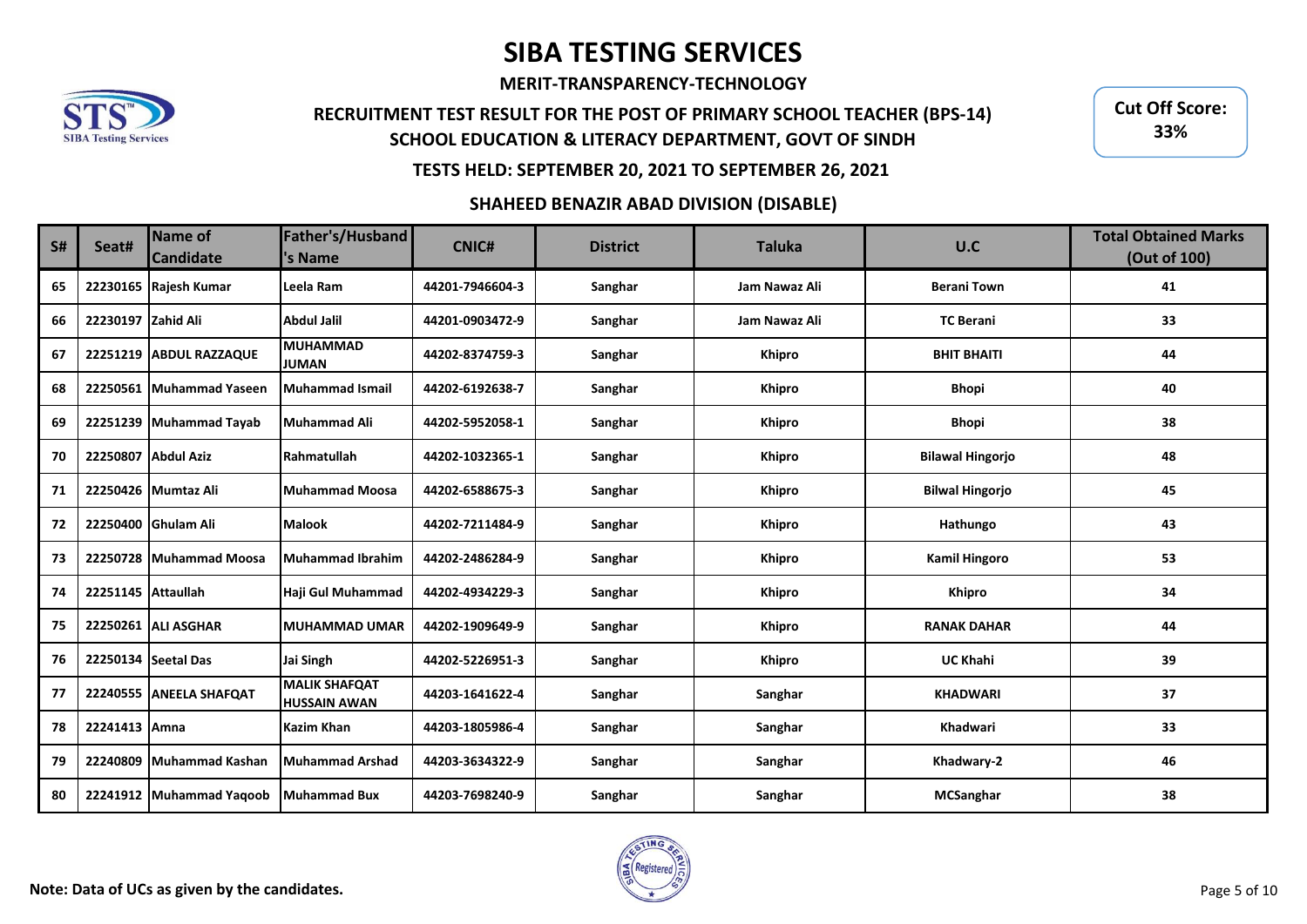**MERIT-TRANSPARENCY-TECHNOLOGY**

## **RECRUITMENT TEST RESULT FOR THE POST OF PRIMARY SCHOOL TEACHER (BPS-14) SCHOOL EDUCATION & LITERACY DEPARTMENT, GOVT OF SINDH**

**Cut Off Score: 33%**

### **TESTS HELD: SEPTEMBER 20, 2021 TO SEPTEMBER 26, 2021**

### **SHAHEED BENAZIR ABAD DIVISION (DISABLE)**

| S# | Seat#              | Name of<br><b>Candidate</b> | Father's/Husband<br>'s Name          | <b>CNIC#</b>    | <b>District</b> | <b>Taluka</b> | U.C                   | <b>Total Obtained Marks</b><br>(Out of 100) |
|----|--------------------|-----------------------------|--------------------------------------|-----------------|-----------------|---------------|-----------------------|---------------------------------------------|
| 81 | 22241102 Hifza     |                             | <b>Sajid Hussain</b>                 | 44203-8749240-6 | Sanghar         | Sanghar       | Sanghar-1             | 38                                          |
| 82 |                    | 22242031 Zarina memon       | <b>Faiz Mohammad</b>                 | 44205-5625537-4 | Sanghar         | Sanghar       | UC <sub>2</sub>       | 44                                          |
| 83 |                    | 22241540 KULSOOM            | <b>MUHAMMAD</b><br><b>USMAN</b>      | 44203-0139990-0 | Sanghar         | Sanghar       | UC-II                 | 35                                          |
| 84 | 22261980 Kainat    |                             | Munawar Ali Shaikh                   | 44204-3514029-2 | Sanghar         | Shahdadpur    | UC4/Town3             | 36                                          |
| 85 |                    | 22262450 SANAM SINDHU       | <b>HAJI KHAN</b>                     | 44204-2339665-6 | Sanghar         | Shahdadpur    | $\mathbf{2}$          | 48                                          |
| 86 |                    | 22261653 Samia Sami         | Abdul Sami Memon                     | 44204-9882522-4 | Sanghar         | Shahdadpur    | 2                     | 45                                          |
| 87 |                    | 22260846 Sabahat naveen     | Falahuddin                           | 44204-3581258-2 | Sanghar         | Shahdadpur    | 3                     | 55                                          |
| 88 |                    | 22260427 WAQAR AHMED        | Muhammad Juman                       | 44204-6603010-7 | Sanghar         | Shahdadpur    | <b>Barhoon</b>        | 70                                          |
| 89 |                    | 22260105 Ghulam Sarwar      | <b>Ali Murad</b>                     | 44204-5355152-9 | Sanghar         | Shahdadpur    | <b>Barhoon</b>        | 33                                          |
| 90 |                    | 22261380 Nisar ALi shah     | <b>Meval Shah</b>                    | 44204-5618568-3 | Sanghar         | Shahdadpur    | Ш                     | 44                                          |
| 91 | 22260079 Jahanzaib |                             | Abdul jabbar                         | 44204-4183113-7 | Sanghar         | Shahdadpur    | Shahdadpur            | 39                                          |
| 92 |                    | 22262546 Muhammad Faizan    | Nazim ud din                         | 44204-1793353-9 | Sanghar         | Shahdadpur    | Shahdadpur-1          | 64                                          |
| 93 |                    | 22261288 RIAZ AHMED         | <b>NOOR MUHAMMAD</b><br><b>LAKHO</b> | 44204-8160375-7 | Sanghar         | Shahdadpur    | SHAHDADPUR-I          | 39                                          |
| 94 |                    | 22261601 Abdul Rehman       | <b>Ghulam Mustafa</b>                | 42301-3321025-3 | Sanghar         | Shahdadpur    | <b>Shahpur Chakar</b> | 63                                          |
| 95 |                    | 22260813 GHULAM ABBAS       | <b>Ghulam Qadir</b>                  | 44204-5476577-7 | Sanghar         | Shahdadpur    | <b>Shahpur Chakar</b> | 45                                          |
| 96 |                    | 22261051 Abdul Aziz         | <b>Hussain Bux</b>                   | 44204-8049387-7 | Sanghar         | Shahdadpur    | <b>Shahpur Chakar</b> | 37                                          |

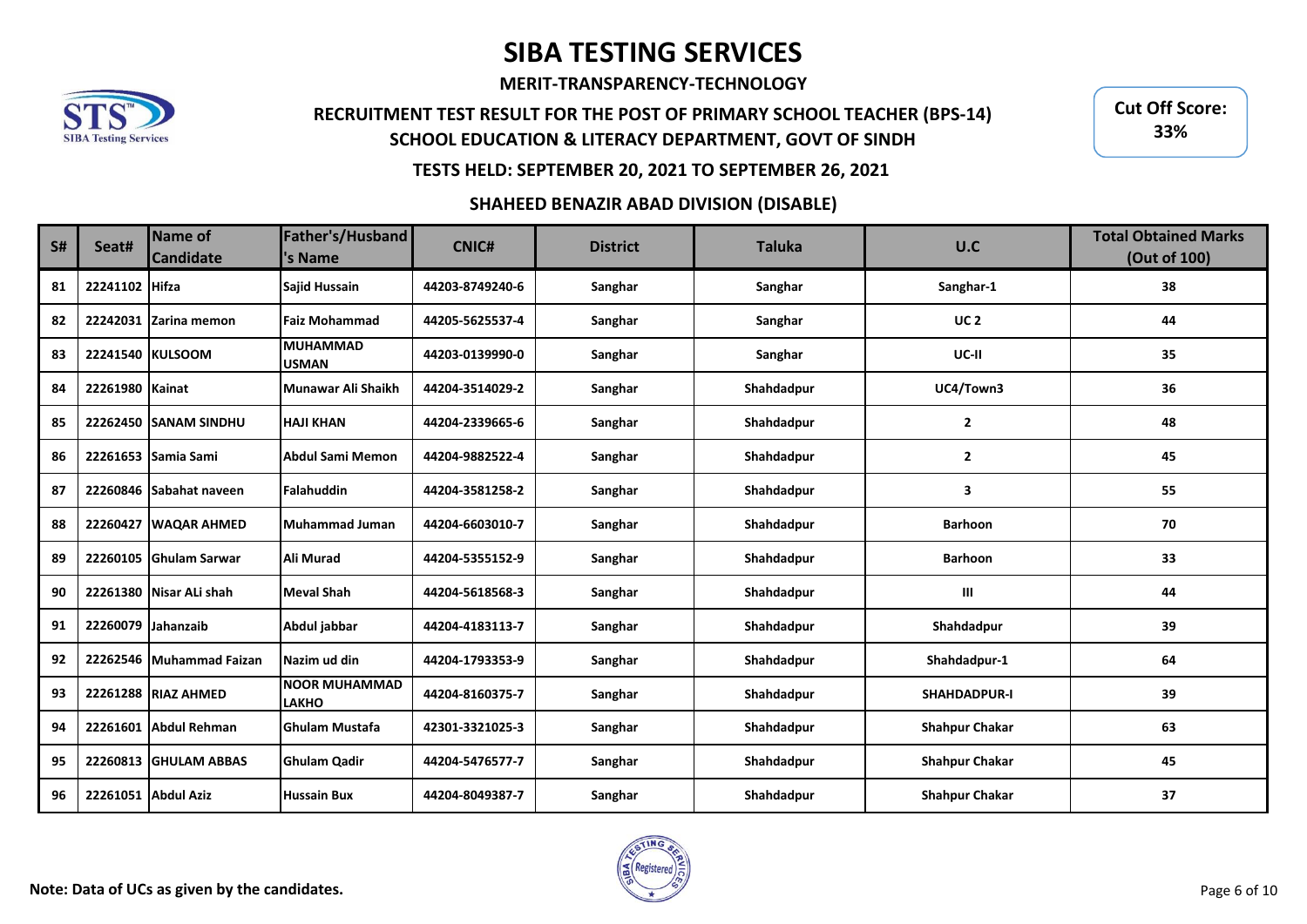**MERIT-TRANSPARENCY-TECHNOLOGY**

## **RECRUITMENT TEST RESULT FOR THE POST OF PRIMARY SCHOOL TEACHER (BPS-14) SCHOOL EDUCATION & LITERACY DEPARTMENT, GOVT OF SINDH**

**Cut Off Score: 33%**

### **TESTS HELD: SEPTEMBER 20, 2021 TO SEPTEMBER 26, 2021**

### **SHAHEED BENAZIR ABAD DIVISION (DISABLE)**

| S#  | Seat#               | Name of<br><b>Candidate</b>     | Father's/Husband<br>'s Name | <b>CNIC#</b>    | <b>District</b>            | <b>Taluka</b>          | U.C                                        | <b>Total Obtained Marks</b><br>(Out of 100) |
|-----|---------------------|---------------------------------|-----------------------------|-----------------|----------------------------|------------------------|--------------------------------------------|---------------------------------------------|
| 97  | 22261965 Sharmeen   |                                 | Liaquat Ali                 | 44204-7385063-6 | Sanghar                    | Shahdadpur             | Town Committee Jatia Taluka<br>Shahdadpur  | 42                                          |
| 98  | 22260860            | <b>SHAHID ALI</b>               | <b>ABDUL MAJEED</b>         | 44204-9402619-7 | Sanghar                    | Shahdadpur             | <b>U.C HABIBULLAH KEERIO</b>               | 69                                          |
| 99  | 22221199 FOZIA      |                                 | <b>Muhammad Dital</b>       | 44205-2276739-6 | Sanghar                    | Sinjhoro               | 30 chak                                    | 39                                          |
| 100 | 22220796 Naheed     |                                 | Muhammad Hashim             | 44205-9875650-8 | Sanghar                    | Sinjhoro               | Abbasabad                                  | 35                                          |
| 101 |                     | 22221279 Farman Baig            | <b>SHAMSHEER BAIG</b>       | 44205-9236793-7 | Sanghar                    | Sinjhoro               | Jaffar Khan leghari                        | 51                                          |
| 102 |                     | 22220198 Sana Dilmeer           | <b>Dilmeer Hussain</b>      | 44205-8596505-8 | Sanghar                    | Sinjhoro               | sinjhoro                                   | 61                                          |
| 103 |                     | <b>22220449 ROSHAN ALI</b>      | <b>Muhammad Ramzan</b>      | 44205-2274489-9 | Sanghar                    | Sinjhoro               | UC, Shah Mardan Abad                       | 61                                          |
| 104 | 22210254            | <b>MUHAMMAD</b><br><b>JUMAN</b> | MUHAMMAD HAYAT              | 44206-6823779-1 | Sanghar                    | <b>Tando Adam</b>      | <b>KUMBDARO</b>                            | 35                                          |
| 105 | 22210902 Asad Ali   |                                 | Muhammad Ismail             | 44206-1449896-1 | Sanghar                    | <b>Tando Adam</b>      | <b>Shaheed Fagir Sher Muhammad</b><br>Dero | 47                                          |
| 106 |                     | 22210658 Haresh Kumar           | Nano Mal                    | 44206-6183411-9 | Sanghar                    | <b>Tando Adam</b>      | <b>UC Mitho Khoso</b>                      | 54                                          |
| 107 | 22130314            | Ali gohar urf<br>zainulabdin    | <b>Muhammad Moosa</b>       | 45401-8778105-3 | <b>Shaheed Benazirabad</b> | Daulatpur (Qazi Ahmed) | <b>Ahmed Bughio UC No.47</b>               | 62                                          |
| 108 | 22130752            | Qurban Ali                      | Mehrab Ali                  | 45401-7270328-7 | <b>Shaheed Benazirabad</b> | Daulatpur (Qazi Ahmed) | <b>Daulatpur Town</b>                      | 53                                          |
| 109 | 22130090 Suhrab Ali |                                 | Muhammad Juman              | 45401-6583597-3 | <b>Shaheed Benazirabad</b> | Daulatpur (Qazi Ahmed) | Drigh Kazi Ahmed                           | 38                                          |
| 110 |                     | 22131386 Ayaz Ali Mashori       | Qurban Ali Mashori          | 45401-5746535-7 | <b>Shaheed Benazirabad</b> | Daulatpur (Qazi Ahmed) | Haberi                                     | 44                                          |
| 111 |                     | 22130240 GULZAR ALI             | Ali ghohar                  | 45401-0689313-7 | <b>Shaheed Benazirabad</b> | Daulatpur (Qazi Ahmed) | Manahro                                    | 58                                          |
| 112 | 22130171            | <b>Afzal Ali</b>                | Sono Khan                   | 45401-7241255-5 | <b>Shaheed Benazirabad</b> | Daulatpur (Qazi Ahmed) | <b>Mirza Baag</b>                          | 48                                          |

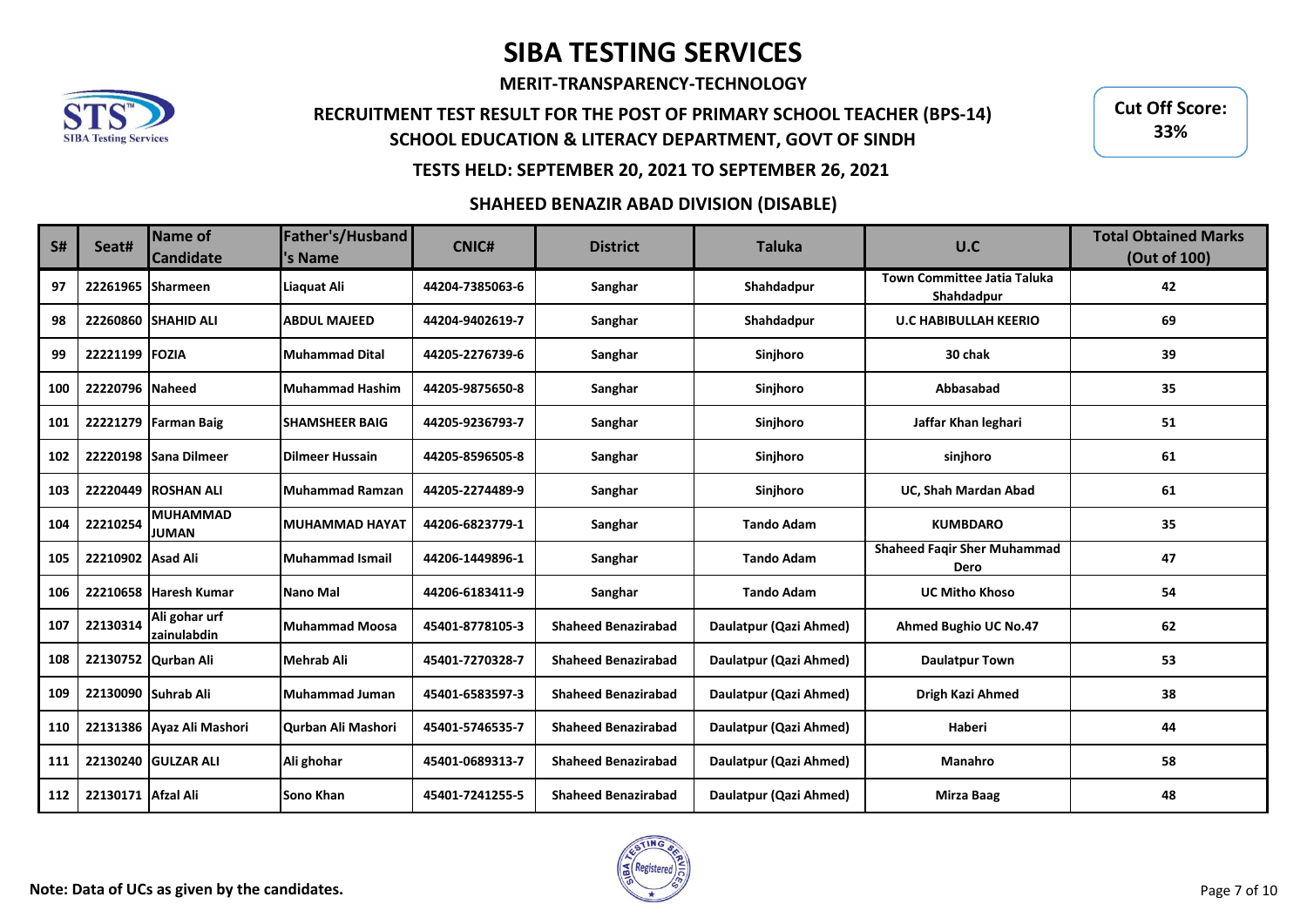**MERIT-TRANSPARENCY-TECHNOLOGY**

## **RECRUITMENT TEST RESULT FOR THE POST OF PRIMARY SCHOOL TEACHER (BPS-14) SCHOOL EDUCATION & LITERACY DEPARTMENT, GOVT OF SINDH**

**Cut Off Score: 33%**

### **TESTS HELD: SEPTEMBER 20, 2021 TO SEPTEMBER 26, 2021**

#### **SHAHEED BENAZIR ABAD DIVISION (DISABLE)**

| S#  | Seat#               | <b>Name of</b><br><b>Candidate</b> | Father's/Husband<br>'s Name   | <b>CNIC#</b>    | <b>District</b>            | <b>Taluka</b>          | U.C                                                 | <b>Total Obtained Marks</b><br>(Out of 100) |
|-----|---------------------|------------------------------------|-------------------------------|-----------------|----------------------------|------------------------|-----------------------------------------------------|---------------------------------------------|
| 113 |                     | 22131501 Ali Hassan                | <b>Ali Sher</b>               | 45401-9241511-5 | <b>Shaheed Benazirabad</b> | Daulatpur (Qazi Ahmed) | Mirza Bagh                                          | 33                                          |
| 114 |                     | 22131005 khalid hussain            | Ali Akbar                     | 45401-1758881-9 | <b>Shaheed Benazirabad</b> | Daulatpur (Qazi Ahmed) | Noor Muhammad ja Quba                               | 60                                          |
| 115 | 22130953 Asadullah  |                                    | <b>Talib Hussain</b>          | 45401-9470012-1 | <b>Shaheed Benazirabad</b> | Daulatpur (Qazi Ahmed) | <b>Phulel</b>                                       | 38                                          |
| 116 | 22130523 Aijaz Ali  |                                    | <b>Fazul Muhammad</b>         | 45401-8653901-3 | <b>Shaheed Benazirabad</b> | Daulatpur (Qazi Ahmed) | Shahpur Jahania                                     | 78                                          |
| 117 |                     | 22131554 Mohammad Rashid           | Mohammad Yaseen               | 45401-6209975-9 | <b>Shaheed Benazirabad</b> | Daulatpur (Qazi Ahmed) | Shahpur Jahania                                     | 55                                          |
| 118 |                     | 22131489 Raza Muhammad             | Muhammad Ishaque              | 45401-9147513-9 | <b>Shaheed Benazirabad</b> | Daulatpur (Qazi Ahmed) | Shahpur Jahania                                     | 47                                          |
| 119 |                     | 22130833 Aamir khan                | Muharam uddin                 | 45401-6998703-9 | <b>Shaheed Benazirabad</b> | Daulatpur (Qazi Ahmed) | Shahpur jahania                                     | 48                                          |
| 120 |                     | 22130028 Manjhi Khan               | Muhammad Anwar                | 45401-9842560-5 | <b>Shaheed Benazirabad</b> | Daulatpur (Qazi Ahmed) | Sunn                                                | 64                                          |
| 121 |                     | 22130563 MUHAMMAD ALI              | <b>MEVO</b>                   | 45401-7919047-1 | <b>Shaheed Benazirabad</b> | Daulatpur (Qazi Ahmed) | <b>Thatt</b>                                        | 41                                          |
| 122 |                     | 22131442 Ali Murtaza               | Mehboob Khan                  | 45401-0613953-3 | <b>Shaheed Benazirabad</b> | Daulatpur (Qazi Ahmed) | <b>UC Mehraro</b>                                   | 36                                          |
| 123 | 22141573            | Muhammad Azhar<br><b>Illyas</b>    | <b>Muhammad Ilyas</b>         | 45402-5692835-5 | <b>Shaheed Benazirabad</b> | Daur                   | <b>46 Nusrat Daur Shaheed</b><br><b>Benazirabad</b> | 46                                          |
| 124 | 22140350 Asghar Ali |                                    | Allah Rakhio Lund             | 45404-0425553-5 | <b>Shaheed Benazirabad</b> | Daur                   | <b>Abdullah Khan</b>                                | 33                                          |
| 125 |                     | 22140616 Muhammad Javed            | Muhammad Aslam                | 45402-0375695-1 | <b>Shaheed Benazirabad</b> | Daur                   | <b>Bandhi</b>                                       | 38                                          |
| 126 |                     | 22140956 Javed Hussain             | Muhammad Hussain<br>Khaskheli | 45402-5140967-7 | <b>Shaheed Benazirabad</b> | Daur                   | <b>Bandhi</b>                                       | 37                                          |
| 127 | 22141152 Beguma     |                                    | Ali Akbar                     | 45404-0690415-4 | <b>Shaheed Benazirabad</b> | Daur                   | <b>Bucheri</b>                                      | 50                                          |
| 128 |                     | 22140554 RAHMAT ULLAH              | İCHAKAR KHAN BROHI            | 45402-8397197-9 | <b>Shaheed Benazirabad</b> | Daur                   | <b>GHULAM HYDER SHAH</b>                            | 43                                          |

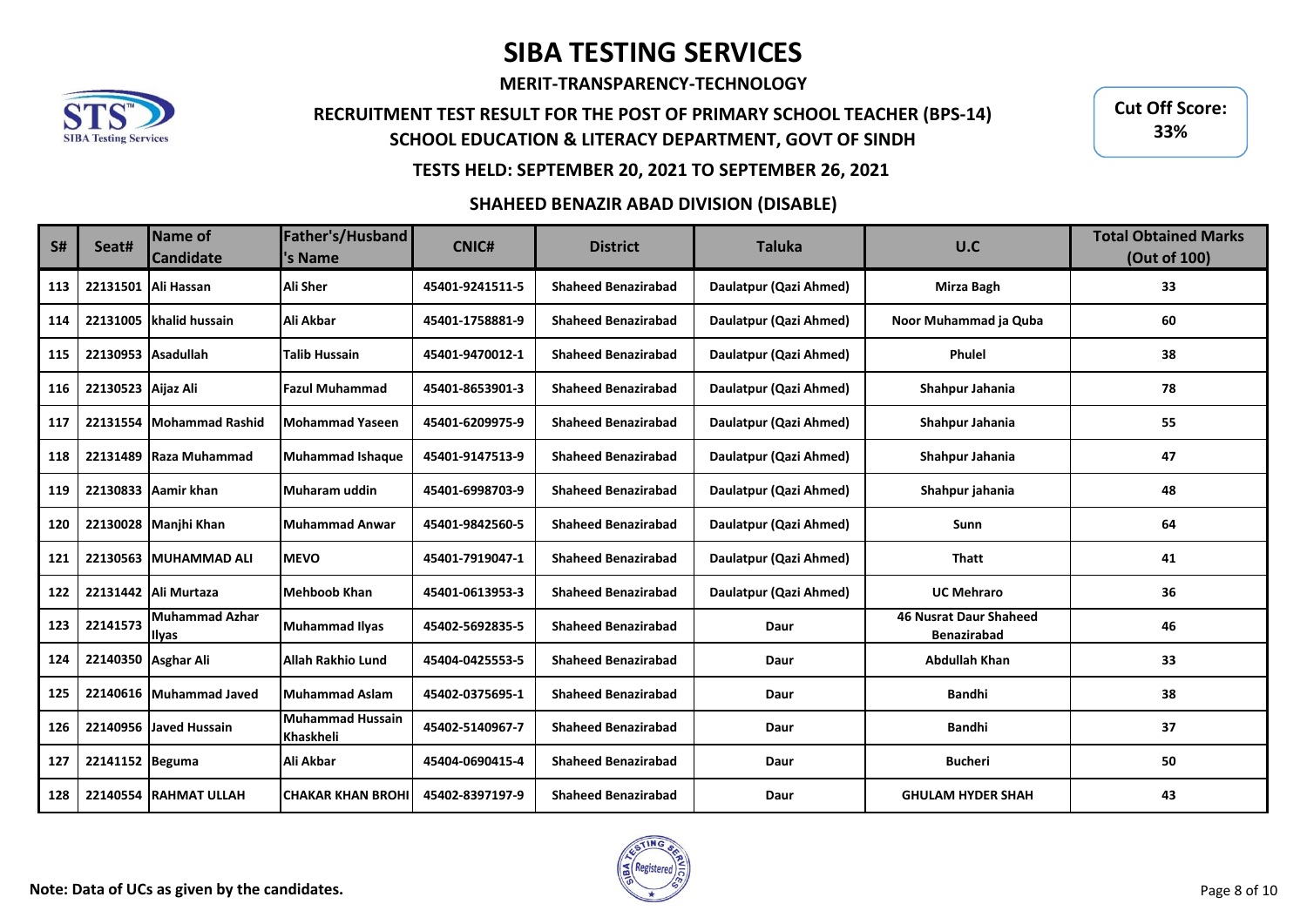**MERIT-TRANSPARENCY-TECHNOLOGY**

## **RECRUITMENT TEST RESULT FOR THE POST OF PRIMARY SCHOOL TEACHER (BPS-14) SCHOOL EDUCATION & LITERACY DEPARTMENT, GOVT OF SINDH**

**Cut Off Score: 33%**

### **TESTS HELD: SEPTEMBER 20, 2021 TO SEPTEMBER 26, 2021**

### **SHAHEED BENAZIR ABAD DIVISION (DISABLE)**

| <b>S#</b> | Seat#              | Name of<br><b>Candidate</b>       | Father's/Husband<br>'s Name        | CNIC#           | <b>District</b>            | <b>Taluka</b> | U.C                                | <b>Total Obtained Marks</b><br>(Out of 100) |
|-----------|--------------------|-----------------------------------|------------------------------------|-----------------|----------------------------|---------------|------------------------------------|---------------------------------------------|
| 129       | 22141428 Sajida    |                                   | <b>Ghulam Mustafa</b>              | 45404-0696640-0 | <b>Shaheed Benazirabad</b> | Daur          | Haji Khan Muhammad Khan<br>Jalbani | 34                                          |
| 130       |                    | 22140900 FAIOA BASHIR             | Kanwar Bashir<br><b>Ahmed Khan</b> | 45404-0706832-0 | <b>Shaheed Benazirabad</b> | Daur          | <b>TC Bucheri</b>                  | 40                                          |
| 131       | 22140169           | Muhammad Usman                    | <b>Gul Muhammad</b>                | 45402-2051463-9 | <b>Shaheed Benazirabad</b> | Daur          | <b>UC Amerji</b>                   | 69                                          |
| 132       | 22140128           | <b>Muhammad Tarique</b><br>shaikh | <b>Naseem Ahmed</b>                | 45402-5751896-9 | <b>Shaheed Benazirabad</b> | Daur          | Uc chack no 3 suhelo               | 36                                          |
| 133       |                    | 22141285 Ghulam Ullah             | <b>Sher Muhammad</b>               | 45404-0425133-1 | <b>Shaheed Benazirabad</b> | Daur          | UC- Gupchani                       | 59                                          |
| 134       |                    | 22142159 Muhammad Ameen           | Muhammad Jan                       | 45404-0464468-3 | <b>Shaheed Benazirabad</b> | Daur          | <b>UC-23</b>                       | 39                                          |
| 135       |                    | 22150773 Abdul Rehman             | <b>Mirzaman</b>                    | 45402-3629930-5 | <b>Shaheed Benazirabad</b> | Nawabshah     | 06                                 | 46                                          |
| 136       | 22151871           | Jamshed Rafique                   | <b>Muhammad Rafique</b>            | 45402-0108976-9 | <b>Shaheed Benazirabad</b> | Nawabshah     | 06                                 | 41                                          |
| 137       |                    | 22151065 Ambaz Hyder              | Imtiaz khalique                    | 42000-1645403-3 | <b>Shaheed Benazirabad</b> | Nawabshah     | 5                                  | 41                                          |
| 138       |                    | 22150618 Muhammad Bux             | <b>Salim Khan</b>                  | 45402-8454331-9 | <b>Shaheed Benazirabad</b> | Nawabshah     | <b>Chanesar 01</b>                 | 43                                          |
| 139       |                    | 22150059 Abdul Latif Lashari      | Saeed Khan                         | 45401-0227810-7 | <b>Shaheed Benazirabad</b> | Nawabshah     | Manaharo                           | 59                                          |
| 140       | 22151149           | <b>Altaf Hussain Solangi</b>      | Khadim Hussain<br>solangi          | 45301-4534191-1 | <b>Shaheed Benazirabad</b> | Nawabshah     | <b>UC #02</b>                      | 50                                          |
| 141       | 22151673 Fatima    |                                   | <b>Muhammad Iqbal</b>              | 45402-5283709-6 | <b>Shaheed Benazirabad</b> | Nawabshah     | <b>UC 2</b>                        | 46                                          |
| 142       |                    | 22150717 Nadia ayoub              | <b>Muhammad Waseem</b>             | 45402-3889492-4 | <b>Shaheed Benazirabad</b> | Nawabshah     | <b>UC 2</b>                        | 44                                          |
| 143       |                    | 22150250 Mahboob Ali              | Sobharo Khan Tunio                 | 45302-5663059-3 | <b>Shaheed Benazirabad</b> | Nawabshah     | UC <sub>9</sub>                    | 40                                          |
| 144       | 22152231 Rida khan |                                   | <b>Masood Ahmed Khan</b>           | 45402-9860710-0 | <b>Shaheed Benazirabad</b> | Nawabshah     | <b>UC-08</b>                       | 38                                          |